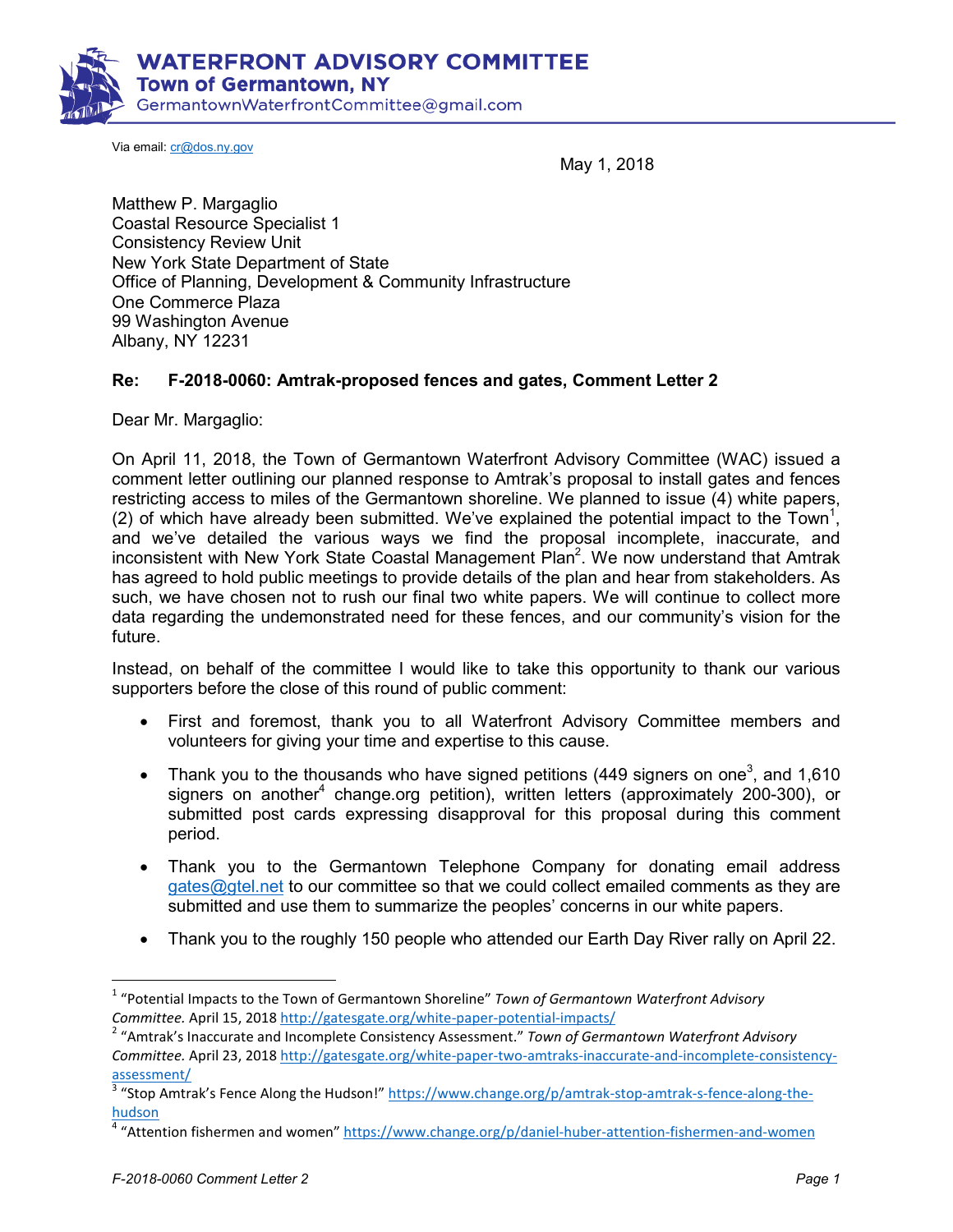

- Thank you to Tin Horn Uprising for the festive rally music, to Regina for singing our national anthem, to Pulcher Transportation for donating a shuttle bus and to Town Clerk Vale for volunteering to driving the bus.
- Thank you to our local artists who have helped create outreach materials, including photographer Andi State, graphic designer Jason Smith, the late photographer Howard Gibson and Bruce Bohnsack for recovering, digitizing, and distributing his Gibson's work.
- Thank you to all the local businesses who helped spread the word about the Amtrak proposal and facilitated the submission of comments by providing post cards, including Gaskin's, Otto's, Home/Made Hudson, and Good Fight Herb Company.
- Thank you to all the journalists who have also helped us spread the word about Amtrak's proposal and our reasons for opposing the proposal.
- Thank you to the other municipal leaders who joined us in penning letters of disapproval over this project, including Dutchess County Executive Molinaro, Town of Rhinebeck Supervisor Spinzia, Village of Tivoli Mayor Griffith, Town of Livingston Supervisor Guzzi, Town of Clermont Supervisor Staats, Town of Stockport Supervisor Drabick, Town of Stuyvesant Supervisor Knott.
- Thank you to the Village of Castleton-on-Hudson Mayor Schmidt and Trustee Giuliano for standing in solidarity with Germantown and holding a parallel rally on April 22 at the gates to their riverfront park, which have been unjustifiably locked for decades.
- Thank you to the former Town of Germantown Supervisor Sharpe for lobbying to have public access restored in 2001, and thank you to our current Supervisor Beaury for jumping to all-hands-on-deck support for our cause.
- Thank you to NYS Senator Marchione and NYS Assemblymember Barrett for joining us at our rally and demonstrating strong, bipartisan support for our cause.
- Thank you to Riverkeeper, Scenic Hudson, Trout Unlimited, the Columbia County Sportsmen's Federation, and the Germantown Sportsmen's Association for also speaking at our rally and demanding that river access be preserved for our people.
- Thank you to the Germantown Fire Department and the Germantown Police Department for helping us plan and carry out our rally safely. Additionally, thank you for always being there when we need you, particularly when we are spending time down by the river.
- Thank you to the Amtrak worker who helped supervise our rally, and to all Amtrak employees who maintain the tracks and crossings to keep us safe.
- Thank you to US Representative Faso for bringing interested parties together last Tuesday April 24 and encouraging Amtrak to hold public meetings.
- Thank you to the NYSDOS for inspiring and funding Germantown to revitalize our waterfront, particularly our project manager Lisa Vasilakos.
- Thank you to our LWRS engineering consultants Kathleen Tatara and Lindsay Ostrander Allen of Delaware Engineering for guiding our grant so beautifully. We especially thank Kathie for her continued personal support after our contract had been completed.